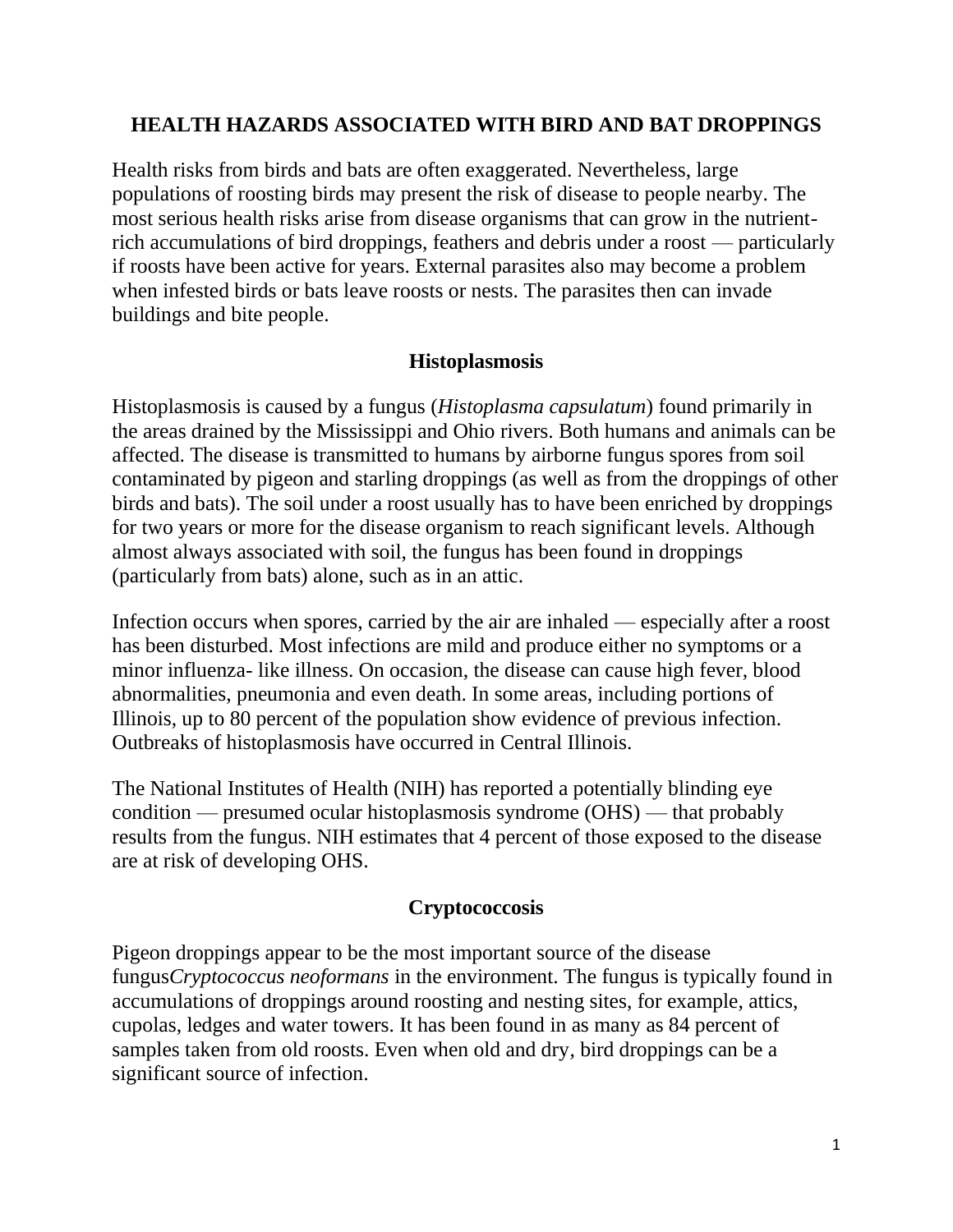Like histoplasmosis, most cryptococcosis infections are mild and may be without symptoms. Persons with weakened immune systems, however, are more susceptible to infection. The disease is acquired by inhaling the yeast-like cells of the organism. Two forms of cryptococcosis occur in humans. The generalized form begins with a lung infection and spreads to other areas of the body, particularly the central nervous system, and is usually fatal unless treated. The cutaneous (skin) form is characterized by acne-like skin eruptions or ulcers with nodules just under the skin. The cutaneous form is very rare, however, without generalized (systemic) disease. Outbreaks (multiple cases at a location) of cryptococcosis infections have not been documented.

#### **Other diseases**

Other diseases carried or transmitted by birds affect man to a lesser degree. Psittacosis is normally mild in man; however, serious illness can occur rarely. Pigeons and sparrows also have been implicated (along with many other species of birds) as reservoirs for encephalitis viruses such as West Nile encephalitis virus, which are carried by mosquitoes.

## **Bats and disease**

Bats are associated with a few diseases that affect people, such as rabies and histoplasmosis. Rabies is a dangerous, fatal disease, but only about 5 percent of bats submitted for testing are infected with the rabies virus. In recent years, there has been increased concern about the risk of rabies transmission following contact with bats. If an injured or ill bat is found in or around a structure, it should be removed. Because most bats will try to bite when handled, they should be picked up with tongs or a shovel. (contact your local animal control officer or the Illinois Department of Natural Resources at 217- 785-8774 for information on safe bat capture.) If a bat has bitten or scratched a person or pet or is found in your home, capture the bat without touching it with your hands and without crushing its head. If the bat is dead, refrigerate it (DO NOT freeze) and then contact your local health department**immediately** for instructions.

Bats with rabies have been identified in most areas of the state. In recent years, bats have been the most common animal identified with rabies in the state.

The incidence of histoplasmosis being transmitted from bat droppings to humans is not thought to be high. Nevertheless, fresh bat droppings (unlike fresh bird dropping) can contain the histoplasmosis fungus. Bat droppings do not need to come into contact with soil to be a source of the disease.

#### **Ticks, mites and other parasites**